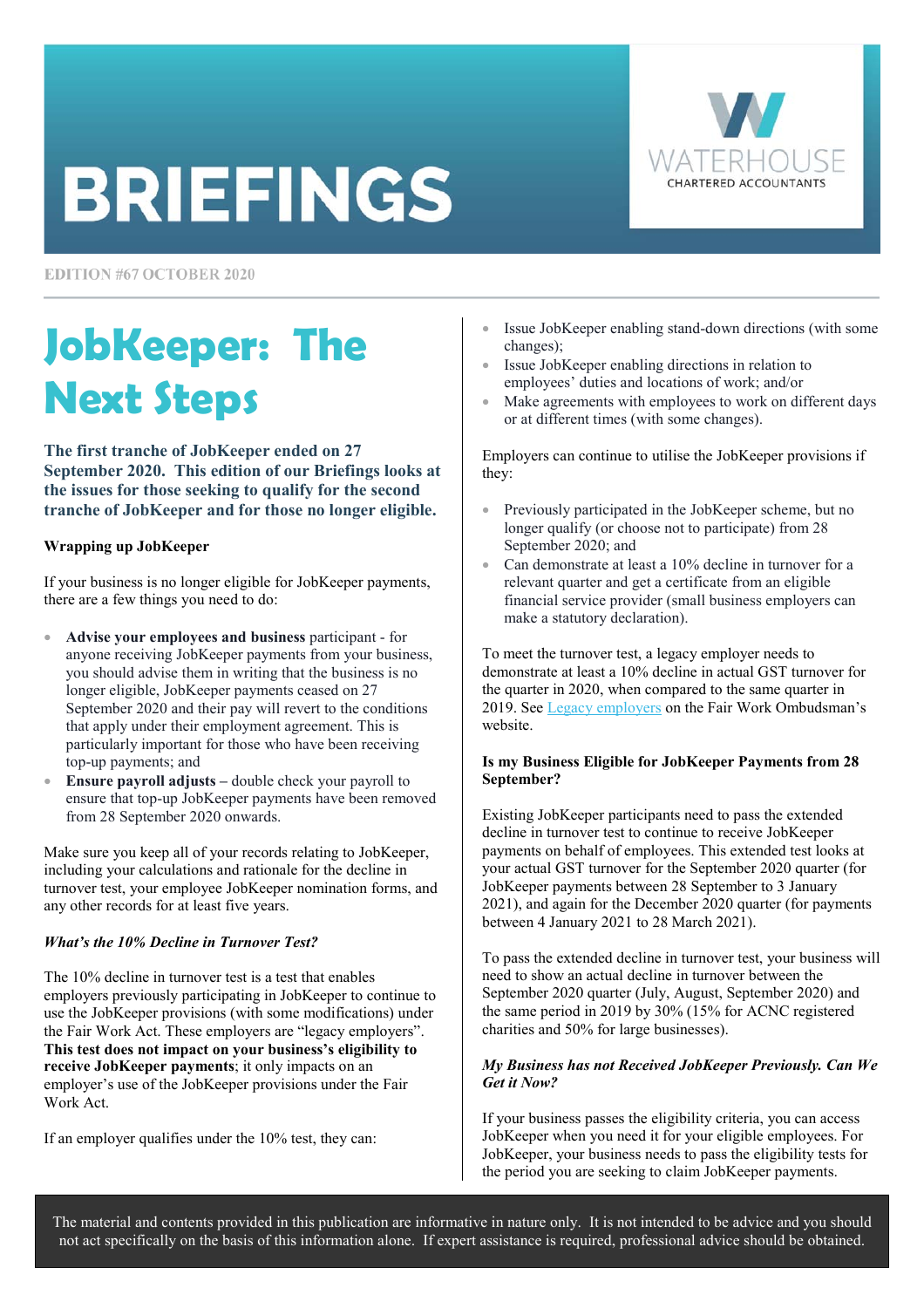

#### *My Business can't Pass the Decline in Turnover Test Because we were Impacted by a Natural Disaster/Drought in 2019*

Special rules exist to ensure that businesses trading (or partially trading) in a region impacted by natural disasters or drought in 2019 are not detrimentally impacted when calculating the decline in turnover tests. Assuming the drought or disaster impacted your GST turnover, the alternative test enables you to use a period in the year immediately preceding the year in which the drought or natural disaster was declared for the decline in turnover test comparison. If your business was impacted by drought/disaster in the September quarter of 2019, you can use the September quarter of 2018 for your comparison period. If 2018 was also a drought/disaster zone, you can keep going back until the first year preceding the declaration of drought/disaster.

To use this test, your region must be subject to a formal declaration of drought or disaster (e.g. by the Government) or have been publicly identified by an agency such as the **Bureau** [of Meteorology.](http://www.bom.gov.au/climate/drought/) 

## *My Business Fails the Test Because its Turnover is "Lumpy"*

If your business has "lumpy" or irregular turnover, there is an alternative decline in turnover test that you might be able to apply. This test only applies if your GST turnover is irregular (e.g. what often occurs in the building and construction industry) and not simply a seasonal variation. To understand if your turnover is irregular, look at the 12 months before the test period and divide the 12 months into 3 month periods. If the lowest GST turnover for any of these 3 month periods is no more than 50% of the highest of the 3 month periods, then the test can be applied as long as your business's turnover is not cyclical. Alternatively, you can look at the 12 months before 1 March 2020 instead of the 12 months immediately before the test period.

If your GST turnover is irregular you can compare your current GST turnover for the test period with the average current GST turnover for the 12 months immediately before the applicable test period or 1 March 2020, multiplied by 3.

#### *My Business is a New Business Without a 2019 Comparison Period. Can it Receive JobKeeper Payments?*

If the business is a new business that started trading after 1 March 2020, the business will not be eligible for JobKeeper payments (although there are special rules for not-for-profit or registered charities in some circumstances).

If your business started trading before 1 March 2020 but after 1 July 2020, there are alternative tests you can use to determine whether your business is eligible for JobKeeper payments from 28 September 2020:

- Comparing the actual GST turnover for the test period with the turnover of the three months immediately before 1 March 2020 (for example, comparing the September quarter 2020 with the three months prior to 1 March 2020); or
- Comparing actual GST turnover for the test period (e.g. the September quarter 2020) with the average turnover since the entity commenced (using whole months).

#### *What Happens if a Business Restructure (or Sale or Acquisition) Impacts on Your Numbers?*

An alternative decline in turnover test is available where there has been a disposal or acquisition of part of the business, or restructure in the business, or combinations of those, and this changed the entity's current GST turnover.

The alternative test compares the GST turnover for the test period with the current GST turnover for the relevant month immediately after the disposal, acquisition or restructure, multiplied by three. If there is not a whole month after the last acquisition, disposal or restructure, and before the turnover test period, then the month immediately before the turnover test period is used.

Where there have been multiple disposals, acquisitions or restructures you can use the whole month immediately after any of the disposals, acquisitions or restructures, multiplied by three for the alternative test.

## *What Happens if Fast Pre-Covid-19 Growth Makes the Comparison Period Unrealistic?*

If your business was experiencing strong growth before the pandemic hit your comparison period numbers can be skewed. This alternative test is for entities with substantial pre Covid-19 growth. First you need to test if your growth is considered substantial. That is, GST turnover increased by:

- By 50% or more in the 12 months before the turnover test period or before 1 March 2020; or
- By 25% or more in the 6 months before the turnover test period or before 1 March 2020; or
- By 12.5% or more in the 3 months before the turnover test period or before 1 March 2020.

If there is substantial growth and you used the period immediately before the turnover test period to determine whether there is a substantial increase in turnover, then the alternative test compares GST turnover for the test period (e.g. the September 2020 quarter) with turnover for the three months immediately before the test period.

If you are using the period immediately before 1 March 2020 to determine whether there is a substantial increase in turnover, then the alternative test compares GST turnover for the test

#### **Head Office**

Suite 12 Level 3. **Gateway Building** 1 Mona Vale Road Mona Vale NSW 2103

#### **Sydney Office**

Suite 802 Level 8 23 O'Connell Street Sydney NSW 2000

T 02 8973 2222 admin@waterhouseca.com.au www.waterhouseca.com.au ABN 60 535 258 608

Liability limited by a scheme approved under Professional<br>Standards Legislation

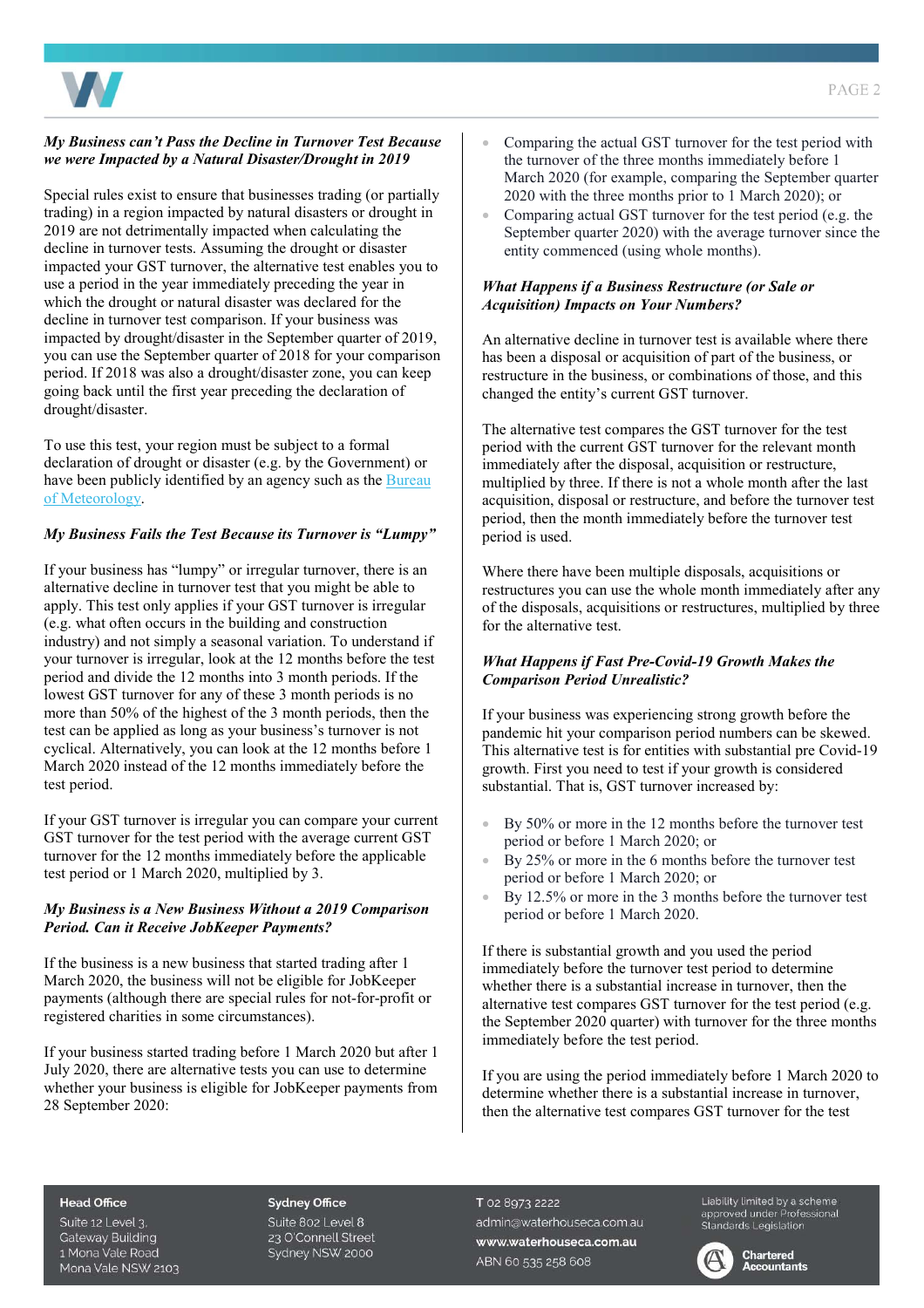PAGE 3

period (e.g. the September 2020 quarter) with turnover for the three months immediately before 1 March 2020.

#### *I am a Sole Trader (or Partnership) Impacted by Illness, Injury or Leave*

For sole traders and small partnerships (four partners or fewer) with no staff, your income is often impacted by your ability to work. If your comparison period is impacted by illness, injury or leave you can use the month immediately before the month with sickness, injury or leave is used, then multiplied by three.

#### *Does the Business Need to Re-enrol?*

Your business does not need to re-enrol if it is already receiving JobKeeper payments. Employers continuing to receive JobKeeper payments will need to:

- Advise the ATO of the payment tiers of eligible employees (or your business participant); and
- Advise your eligible employees of the payment tier that is applicable to them.

Make sure you keep records of your calculations for the decline in turnover test, and the JobKeeper payment tiers for employees.

#### **Identifying the JobKeeper Payment Rates**

If your business is eligible for JobKeeper from 28 September 2020, you will need to identify all of your eligible employees and the JobKeeper payment rate applicable to them.

From 28 September 2020, the JobKeeper payment rate will reduce and split into a higher and lower rate based on the number of **hours the employee worked** in a specific 28 day period prior to 1 March 2020 or 1 July 2020.

For eligible employees who have been employed since 1 March 2020, employers need to choose the reference period that provides the best outcome for the employees. For many employers, this will be the pre-Covid-19, 1 March 2020 reference date. For eligible employees employed after 1 March 2020, use the pay periods prior to 1 July 2020.

If the pay cycle is longer than 28 days, a pro-rata calculation needs to be completed to determine the average hours worked and on paid leave across an equivalent 28 day period. For example, if the relevant monthly pay cycle has 31 days, you take the total hours for the month and multiply this by 28/31.

#### Speaking to a [MyBusiness podcast,](https://www.mybusiness.com.au/webcasts/7360-webcast-everything-you-need-to-know-and-do-about-jobkeeper-2-1) ATO Deputy

Commissioner James O'Halloran said the ATO is "…looking for what is a natural record or support that does demonstrate that effort of active participation in a business on behalf of businesses and in terms of employees on what basis the hours have been done."

#### **Head Office**

Suite 12 Level 3. **Gateway Building** 1 Mona Vale Road Mona Vale NSW 2103

#### **Sydney Office**

Suite 802 Level 8 23 O'Connell Street Sydney NSW 2000

#### *What Happens if the Employee's Hours were Different to Normal in the Reference Period?*

Alternative tests are available where:

- **The reference period is not typical** of the employee's hours or you use a rostering system and there is no typical pattern in a 28 day period - use an earlier 28 day period or multiple 28 day periods that more accurately represent the employee's typical arrangements. That is, you select the next 28 day period before 1 March 2020 or 1 July 2020 that represents the employee's typical employment pattern. For workers that do not have a typical pattern because of a rostering system like fly-in-fly-out workers, an average of the hours worked over the employee's rostering schedule and proportionally adjusted over 28 days can be used to work out a typical 28-day period; and
- **The employee started work during the reference period** use a forward-looking alternative test. In these circumstances, use the pay cycle immediately on or after 1 March 2020 or 1 July 2020. For employers with fortnightly or weekly pay cycles, you must use consecutive weeks. Where an employee was stood down, use the first 28 day period starting on the first day of a pay cycle on or after 1 March 2020 or on or after 1 July 2020 in which they were not stood down.

#### *What Happens if the Employee's Salary is not Linked to Hours?*

Some employees will automatically qualify for the higher JobKeeper payment rate. To qualify for the higher rate, these employees:

- Were paid at least  $$1,500$  in the reference period;
- Were required to work at least 80 hours under an industrial award, enterprise agreement or contract; or
- It is reasonable to assume that they worked at least 80 hours during the applicable period.

#### *What about Directors and Partners in a Partnership?*

Business participants (sole traders, the self-employed with an ABN, or one partner in a partnership, beneficiary of a trust, or a director/shareholder) must use the month of February 2020 (the whole 29 days) as their test period. The test looks at the number of hours you were actively engaged in the business - actively operating the business or undertaking specific tasks in business development and planning, regulatory compliance or similar activities.

Other than sole traders, a business participant must provide a declaration to the business entity confirming their hours worked over the reference period. Sole traders need confirm details with the ATO.

T 02 8973 2222 admin@waterhouseca.com.au www.waterhouseca.com.au ABN 60 535 258 608

Liability limited by a scheme Explorery writted by a scribing<br>approved under Professional<br>Standards Legislation



**Chartered Accountants**